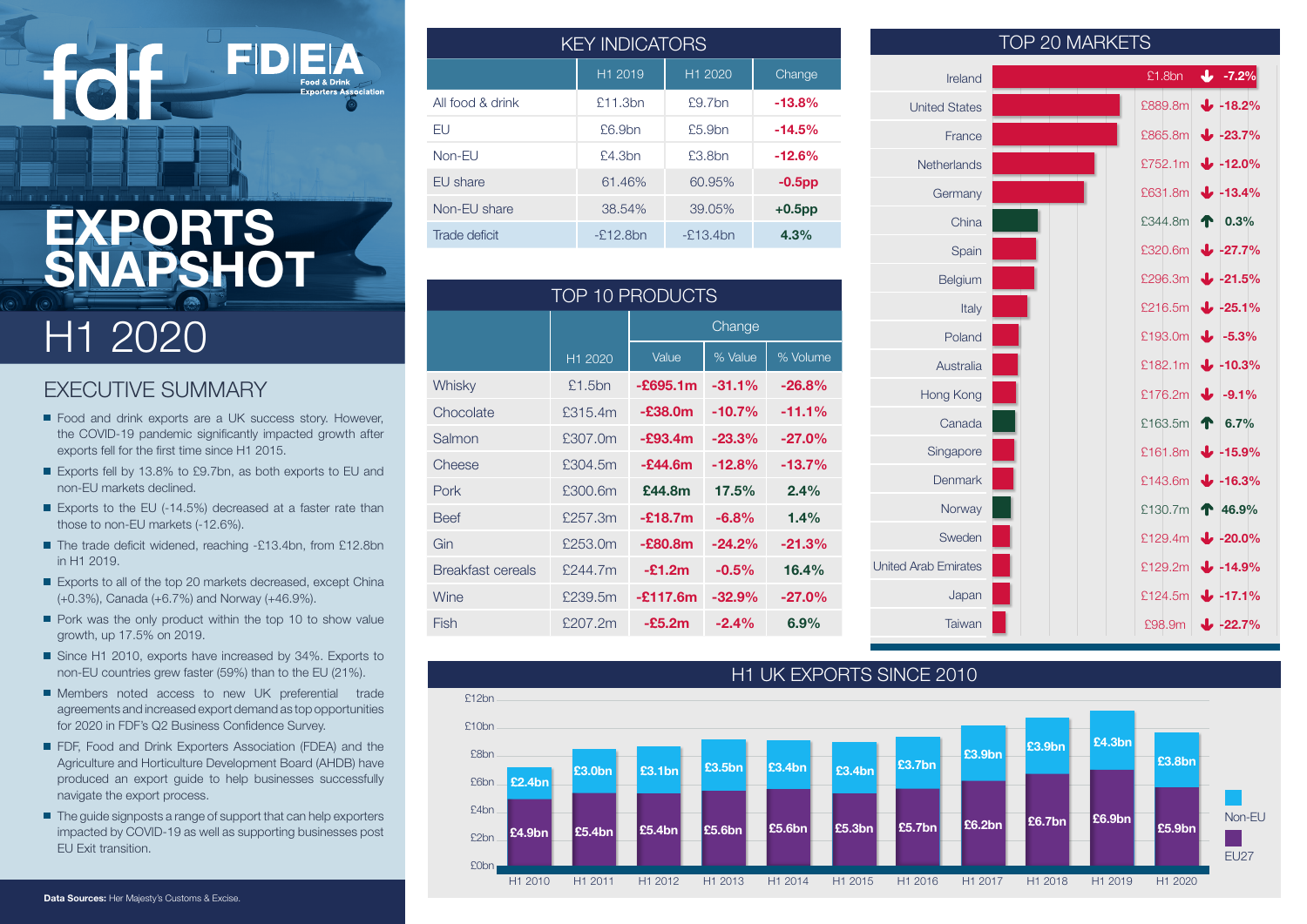# **EXPORTS SNAPSHOT**

## H1 2020

## **LINDA ELLETT**, HEAD OF CONSUMER MARKETS AT KPMG UK



FDEA

- The world may be facing COVID-19 collectively, but consumers and businesses across the world haven't been behaving equally.
- The progression of the pandemic has meant that countries are at varying stages in the COVID-19 lifecycle, shaped further by the different ways each country's government and businesses have chosen to tackle its spread.
- At an economic level, China hit earlier by the virus but recovering more quickly – is still seeing its economy grow at 1 to 2%, while the UK and Canadian economies are in recession.
- At a consumer level, KPMG's research shows that perception and behaviour have been just as varied. For example, significantly fewer consumers in China felt their lives would be impacted by the situation for more than a year, while consumers in the UK and especially those in Canada, felt the opposite.
- Trust in a brand was identified as a key consideration across all markets, when consumers were asked what motivates their purchasing decisions. This came alongside value for money, ease of buying and the shopper's personal safety.
- When asked about trust in grocery specifically, consumers were far more trusting in China when compared to the UK or Canada. This was mirrored in what consumers predicted they'd spend with grocers too.
- $\blacksquare$  The online channel unsurprisingly in this increasingly contactless climate – was set to become more prominent for both food and non-food categories globally.
- It's clear that getting to know how consumers feel and behave will require careful examination in the post-COVID-19 climate.
- The only constant in each market is that the way brands interact with consumers is set to change considerably.

### CHINA, CANADA AND NORWAY

- Exports to all of the top 20 markets decreased, except China (+0.3%), Canada (+6.7%) and Norway (+46.9%).
- Canada is a valuable preferential trade partner for the UK in terms of food and drink exports, worth £163.5m.
- The top 3 UK products sold in Canada were whisky, beer and gin.
- Sales of UK pork were up 97.9% in China, reaching £132.2m.
- The fastest growing UK product sold to Norway was animal fats and oils, up 2669.1%.